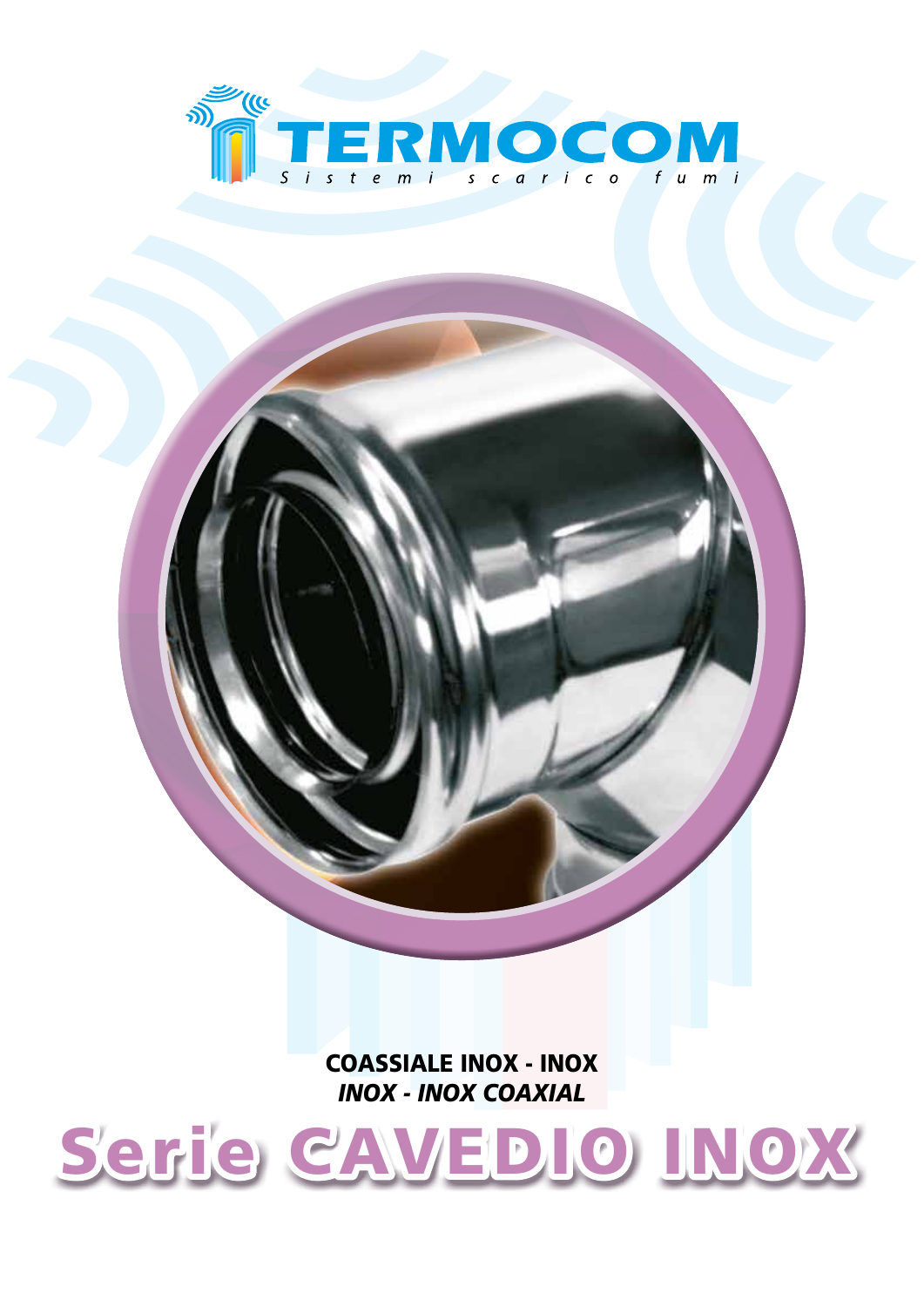Sistema coassiale inox - inox *Inox - inox coaxial system*



Il sistema **coassiale inox-inox Serie CAVEDIO INOX** è composto da elementi componibili rigidi coassiali, realizzati in acciaio inox AISI 316L di spessore minimo 0,4 mm e protetti da una parete esterna in acciaio inox AISI 304, con finitura lucida BA di spessore 0,4 mm, che forma il cavedio di contenimento per la ventilazione semplice e/o l'adduzione dell'aria comburente del generatore, conformi agli standard previsti dalla marcatura CE secondo la normativa EN 1856-1 ed EN 14989-2. Gli elementi modulari hanno innesto classico a bicchiere maschio-femmina calibrato con guarnizione di tenuta a triplice labbro, conforme alla normativa europea EN 14241.

### **Riferimento normativo e designazione**

Marcatura prodotto secondo normativa europea CE 0476 EN 1856-1 / EN 14989-2. T200 P1 W V2 L50040 O 50 con guarnizione T600 N1 W V2 L50040 G 80 senza guarnizione T600 N1 W V2 L50040 G 100

## **Utilizzo**

Sistemi fumari metallici modulari - condotti, canali da fumo, camini metallici, esalazioni aria - asserviti a generatori pressurizzati, ad aria soffiata, tradizionali o a condensazione.

## **Applicazione**

Installazione interna ed esterna. Per installazioni esterne utilizzare le guarnizioni anche sul tubo esterno.

**Diametri disponibili - mm - A RICHIESTA** 60/100 - 80/125 - 100/150 - 130/200 - 150/200

**Guarnizione in silicone compresa e montata sul tubo interno per i diametri: 60/100 - 80/125 - 100/150**

SI SCONSIGLIA l'installazione di camini / canne fumarie in acciaio inossidabile in locali chiusi dove nell'atmosfera si concentra una forte quantità di vapori alogeni come lavanderie, tintorie, tipografie, saloni di acconciature, cosmesi e simili. Se ciò avvenisse, decadrebbe ogni tipo di responsabilità e garanzia.

*Coaxial inox-inox Serie CAVEDIO INOX system is composed by coaxial modular rigid elements, made of stainless steel AISI 316L, minum thickness 0.4 mm, and protected by an external wall in stainless steel AISI 304, with finish polished BA thickness 0.4 mm, that compose a technical shaft of containment for combustion air supply and/or ventilation system, according to the standards set out by the European CE mark,* EN 1856-1 and EN 14989-2*. The modular elements have classic male-female junction calibrated with triple seal lip gasket, conforming to European standard EN 14241.*

## *Normative references and designation*

*Product marking according to the European standard CE 0476 EN 1856-1 / EN 14989-2. T200 P1 W V2 L50040 O 50 with seal T600 N1 W V2 L50040 G 80 without seal T600 N1 W V2 L50040 G 100*

## *Utilizations*

*Metal flue systems - ducts, flue pipes, metal chimneys, air conduction - subservient to pressurized heat generators, air blown, traditional or condensing system.*

## *Application*

*Internal and external installation. For external installations use the seals also on the external pipe.*

*Available diameters - mm - ON REQUEST 60/100 - 80/125 - 100/150 - 130/200 - 150/200*

*All the items are complete of silicone seal on inner pipe for diameters: 60/100 - 80/125 - 100/150*

*WE DO NOT RECOMMEND the use of stainless steel chimneys systems where there is a presence of any halogens in the atmosphere. In installations where this may occur, such as the use of chimney in laundries, dry cleaners', printing premises, hairdressers, cosmetic salons and similar any responsability and product guarantee's will be invalid.*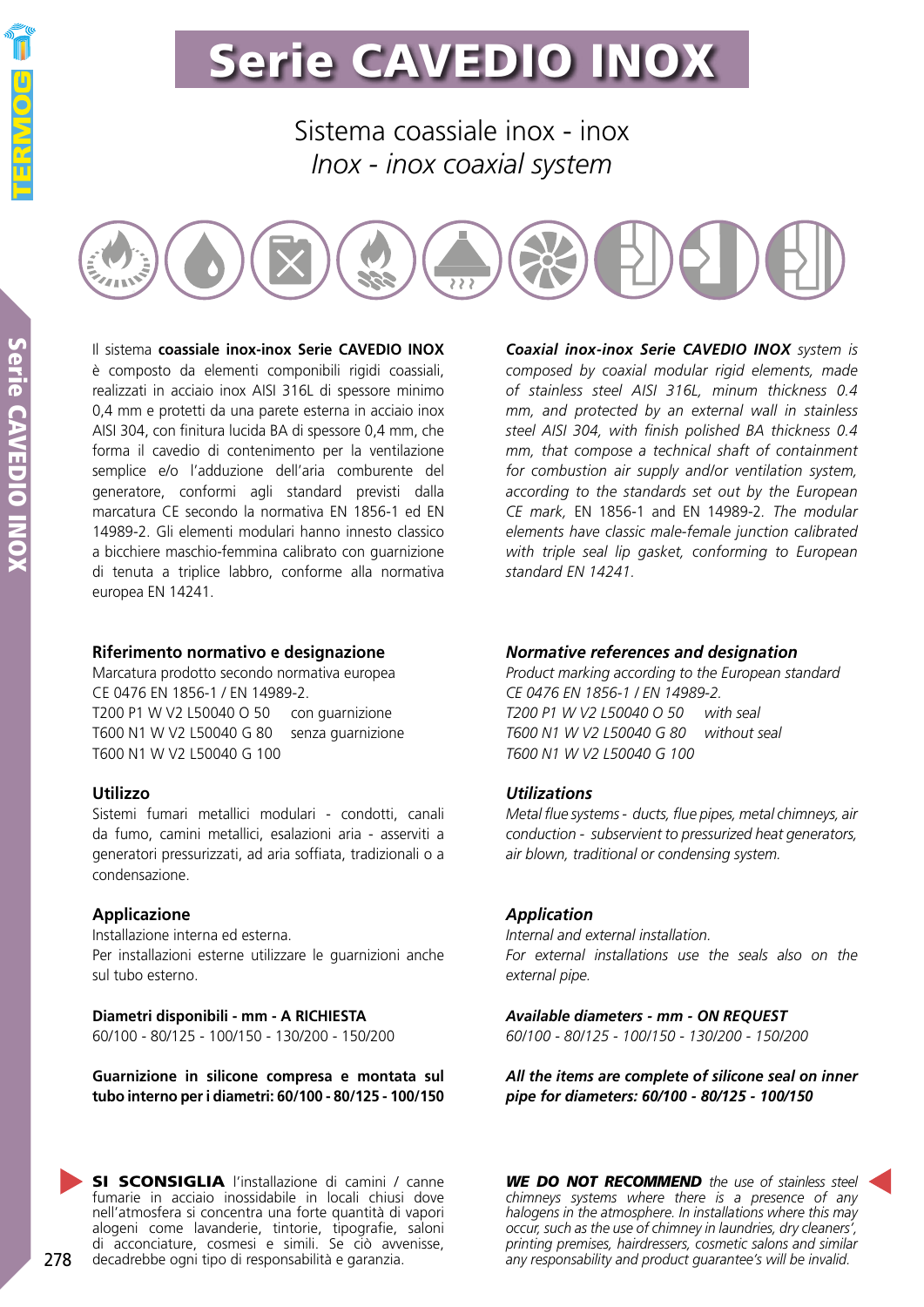CX01... CX02... CX03...







Elemento lineare da 0,25 m.

*Pipe 0.25 m.*



*Pipe 1 m.*

| Øi  | Øe      | COD.    | A  | н   |
|-----|---------|---------|----|-----|
| 60  | 100     | CX01060 | 40 | 940 |
| 80  | 125     | CX01080 | 40 | 940 |
| 100 | -150    | CX01100 | 40 | 940 |
|     | 130 200 | CX01130 | 54 | 940 |
|     | 150 200 | CX01150 | 54 | 940 |



| Øi  | Øe   | COD.    | А  | H   |
|-----|------|---------|----|-----|
| 60  | 100  | CX02060 | 40 | 440 |
| 80  | 125  | CX02080 | 40 | 440 |
| 100 | -150 | CX02100 | 40 | 440 |
| 130 | 200  | CX02130 | 54 | 440 |
| 150 | 200  | CX02150 | 54 | 440 |



| Øi  | Øe  | COD.    | А  | H   |
|-----|-----|---------|----|-----|
| 60  | 100 | CX03060 | 40 | 190 |
| 80  | 125 | CX03080 | 40 | 190 |
| 100 | 150 | CX03100 | 40 | 190 |
| 130 | 200 | CX03130 | 54 | 190 |
| 150 | 200 | CX03150 | 54 | 190 |

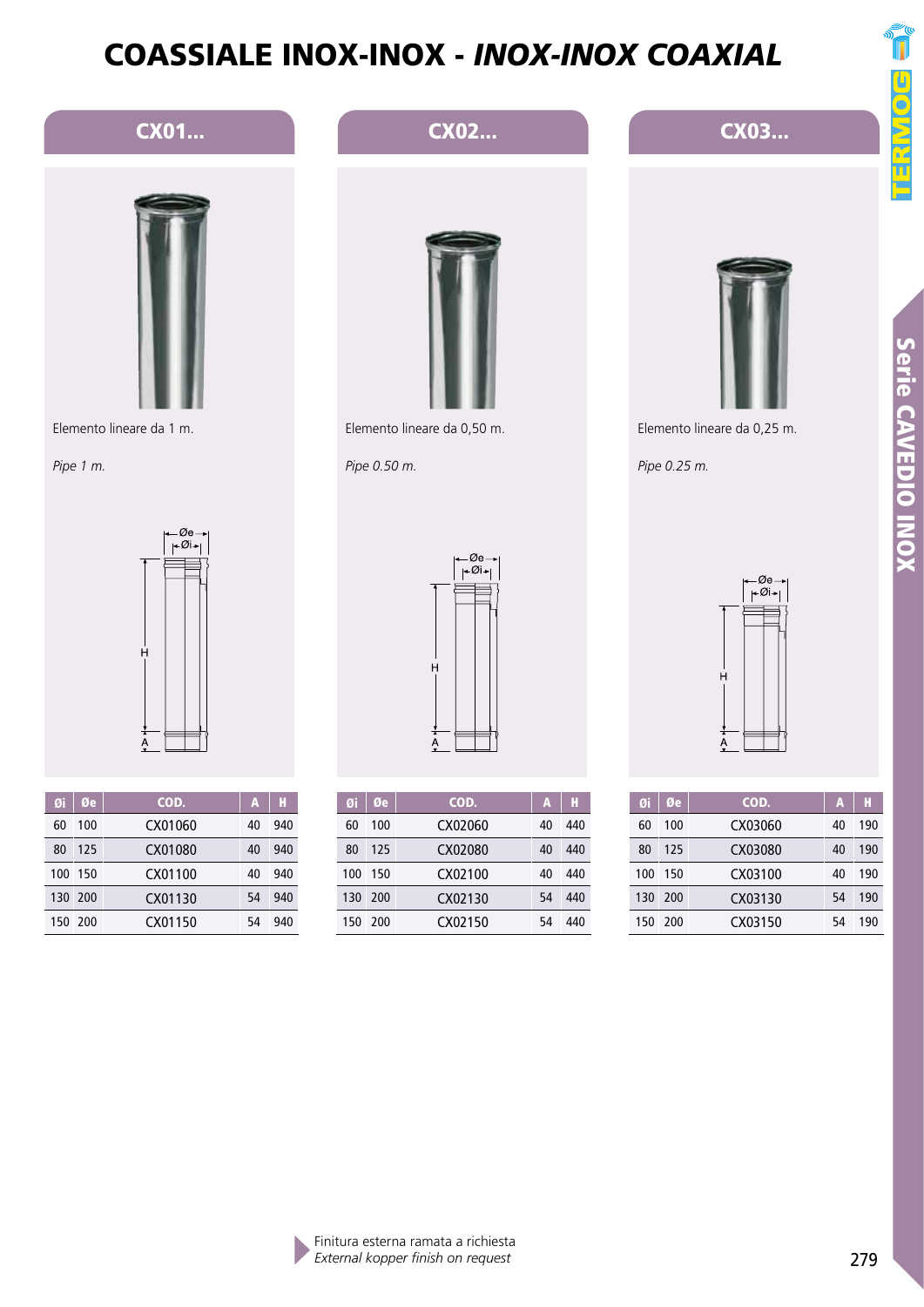

## CX08... **CX10...**

# Serie CAVEDIO INOX Serie CAVEDIO INOX



Elemento telescopico.

*Adjustable pipe.*



| Øi  | Øe      | COD.    | А | H          |
|-----|---------|---------|---|------------|
| 60  | 100     | #       | # | #          |
| 80  | 125     | CX08080 |   | 40 280-400 |
| 100 | - 150   | CX08100 |   | 40 280-400 |
|     | 130 200 | CX08130 |   | 54 280-400 |
| 150 | - 200   | CX08150 |   | 54 280-400 |



Curva a 90°.

*Elbow 90°.*



| Øi | l Øe    | COD.    | A          | B          |    |
|----|---------|---------|------------|------------|----|
| 60 | -100    | CX10060 | 145 40     |            | 95 |
|    | 80 125  | CX10080 | 148 40     |            | 98 |
|    | 100 150 | CX10100 | 150 40 100 |            |    |
|    | 130 200 | CX10130 | 181 54 131 |            |    |
|    | 150 200 | CX10150 |            | 190 54 140 |    |

## CX04...



Curva a 87°.

*Elbow 87°.*



|         | Øi   Øe | COD.    | A          | B          | H  |
|---------|---------|---------|------------|------------|----|
| 60      | -100    | CX04060 | 142 40     |            | 98 |
|         | 80 125  | CX04080 | 145 40 101 |            |    |
| 100 150 |         | CX04100 | 147 40 103 |            |    |
| 130 200 |         | CX04130 | 178 54 134 |            |    |
| 150 200 |         | CX04150 |            | 187 54 143 |    |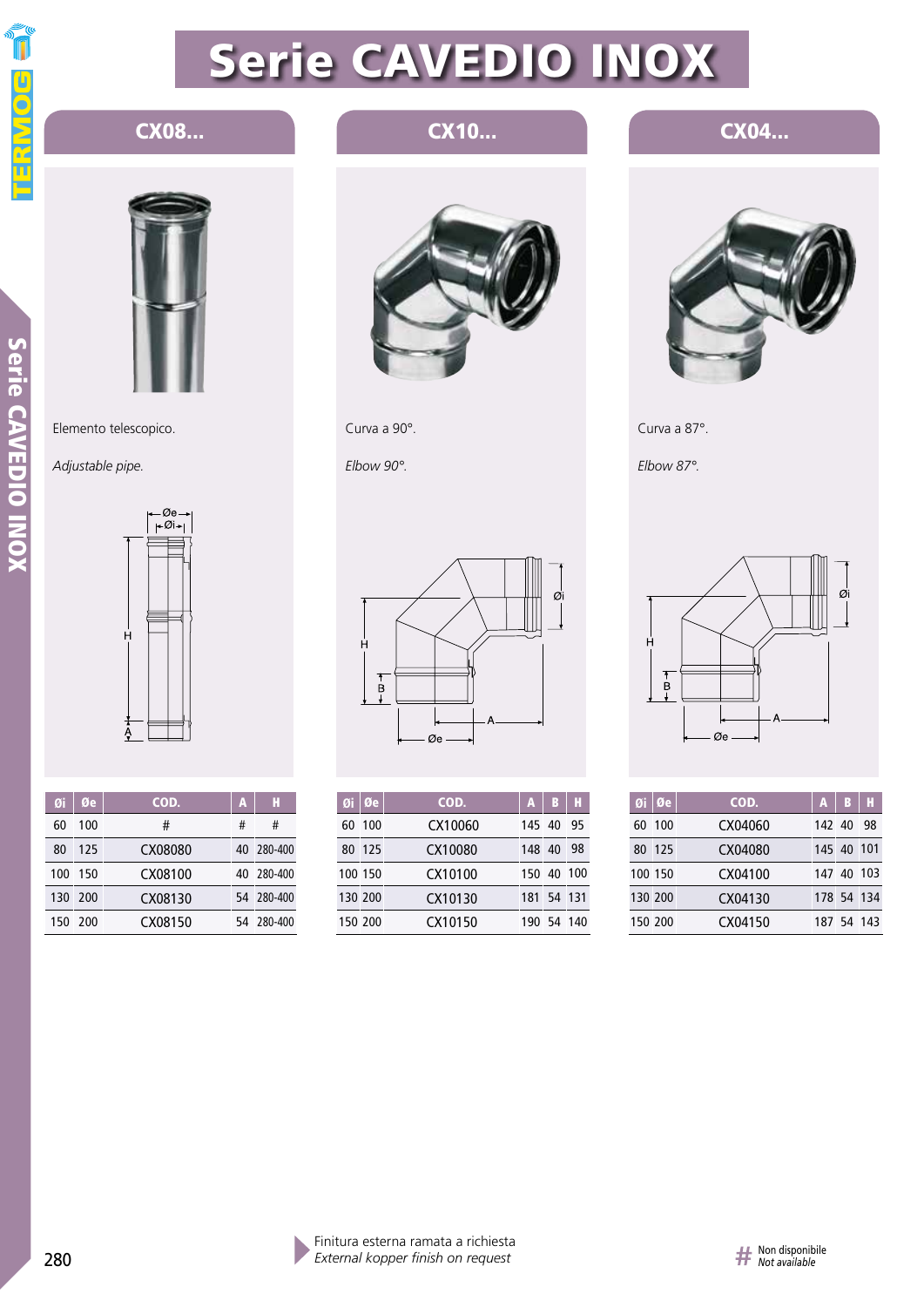# Serie CAVEDIO INOX Serie CAVEDIO INOX



|         | Øi   Øe | COD.    | A  | в | н      |
|---------|---------|---------|----|---|--------|
|         | 60 100  | CX16060 | 50 |   | 40 270 |
|         | 80 125  | CX16080 | 50 |   | 40 270 |
| 100 150 |         | CX16100 | 50 |   | 40 270 |
| 130 200 |         | CX16130 | 50 |   | 54 440 |
| 150 200 |         | CX16150 | 50 |   | 54 440 |

Raccordo a T 45° CX16... *45° Tee duct*

Raccordo a "T" 87° con curva interna e uscita coassiale. *Tee 87° with inner elbow and coaxial outlet.*



Curva a 45°.

*Elbow 45°.*

|         | $Q_i   Q_e$ | COD.    | A  | E.        | н |
|---------|-------------|---------|----|-----------|---|
| 60      | -100        | CX07060 | 40 | 6598      |   |
| 80      | 125         | CX07080 | 40 | 68 105    |   |
| 100 150 |             | CX07100 | 40 | 71 116    |   |
| 130 200 |             | CX07130 |    | 54 75 126 |   |
| 150 200 |             | CX07150 | 54 | 78 134    |   |

## CX07... **CX07... CX15...**



*Tee 87° with coaxial outlet.*

Raccordo a "T" 87° con uscita coassiale.<br>
Tee 87° with coaxial outlet.<br>  $\begin{array}{c|c}\n\hline\n\text{F}-\emptyset & \text{F} \\
\hline\n\end{array}$ Øi Øe │ COD. │A │B │C │H

| 60      | 100 | CX15060 | 40 128 40 205  |                |
|---------|-----|---------|----------------|----------------|
| 80      | 125 | CX15080 |                | 125 128 40 270 |
| 100 150 |     | CX15100 |                | 160 138 40 270 |
| 130 200 |     | CX15130 | 250 175 54 440 |                |
| 150 200 |     | CX15150 | 245 200 54 440 |                |

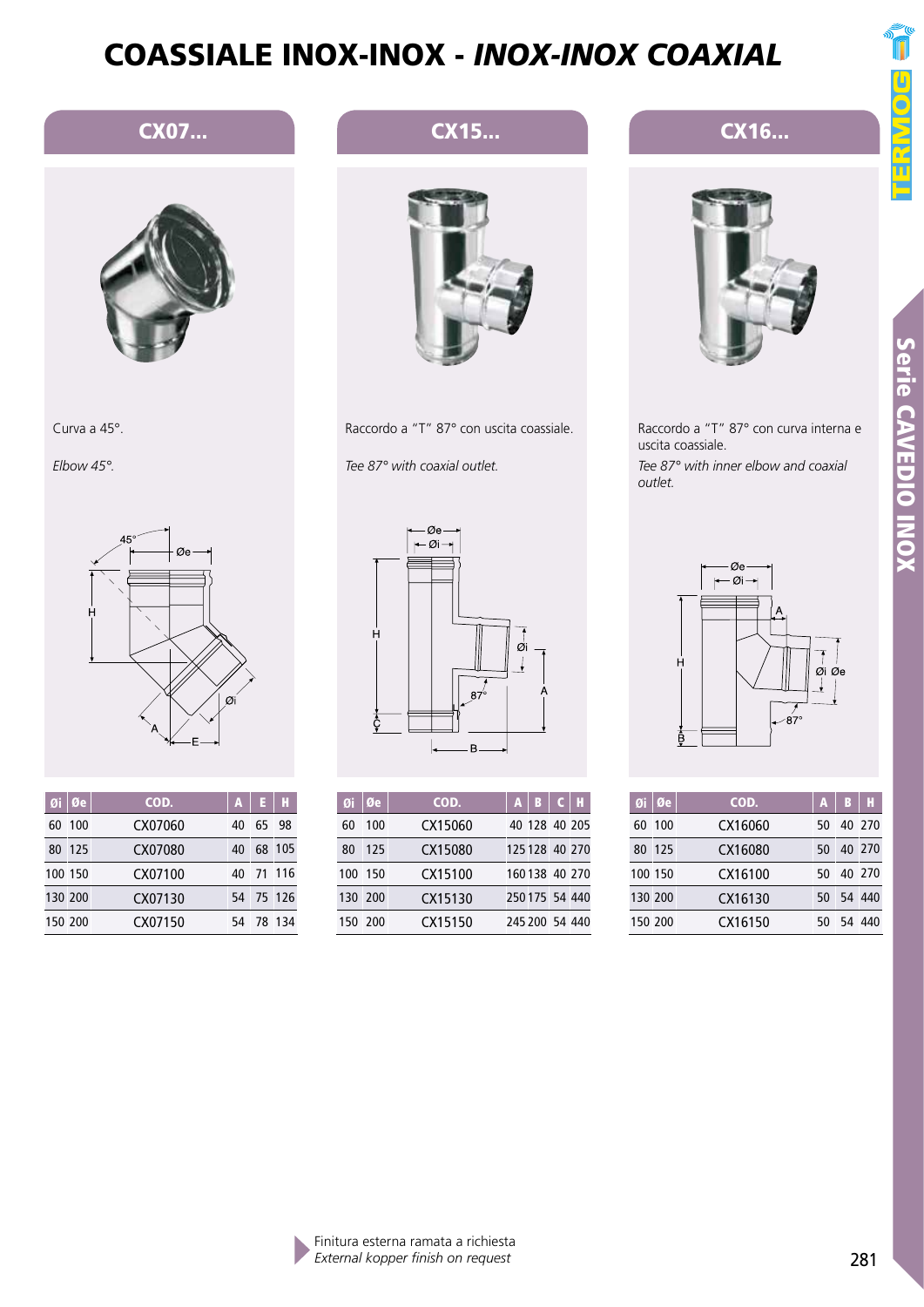

Serie CAVEDIO INO)

## Serie CAVEDIO INOX

## CX12... **EX22...** CX19... **CX19... CX22...**



Raccordo a "T" 90° con uscita mono Ø 78 mm per aspirazione aria. *Tee 90° reduced Ø 78 mm single wall for air aspiration.*



| Øi      | 0e  | COD.    | A | В              | c |                |
|---------|-----|---------|---|----------------|---|----------------|
| 60      | 100 | #       | # | #              | # | #              |
| 80      | 125 | CX12080 |   |                |   | 104 108 40 195 |
| 100 150 |     | CX12100 |   |                |   | 104 120 40 195 |
| 130 200 |     | CX12130 |   |                |   | 124 145 54 245 |
| 150 200 |     | CX12150 |   | 124 145 54 245 |   |                |



Raccordo a "T" 87° con uscita mono Ø 80 mm femmina per fumi. *Tee 87° reduced Ø 80 mm female single wall for fumes.*



| Øi      | Øe  | COD.    | A | В              | .a |   |
|---------|-----|---------|---|----------------|----|---|
| 60      | 100 | #       | # | #              | #  | # |
| 80      | 125 | CX19080 |   | 123 150 40 205 |    |   |
| 100 150 |     | CX19100 |   | 123 163 40 190 |    |   |
| 130 200 |     | CX19130 |   | 123 188 54 190 |    |   |
| 150 200 |     | CX19150 |   | 123 188 54 190 |    |   |



Elemento coassiale con presa d'aria Ø 60 mm ed evacuazione fumi femmina monoparete.

*Coaxial element with air intake Ø 60 mm and female single wall smoke evacuation.*



| Øi   Øe | COD.    | A | В |                | Н |
|---------|---------|---|---|----------------|---|
| 60 100  | #       | # | # | #              | # |
| 80 125  | CX22080 |   |   | 142 50 100 195 |   |
| 100150  | CX22100 |   |   | 142 50 100 195 |   |
| 130 200 | CX22130 | # | # | #              | # |
| 150200  | CX22150 | # | # | #              | # |

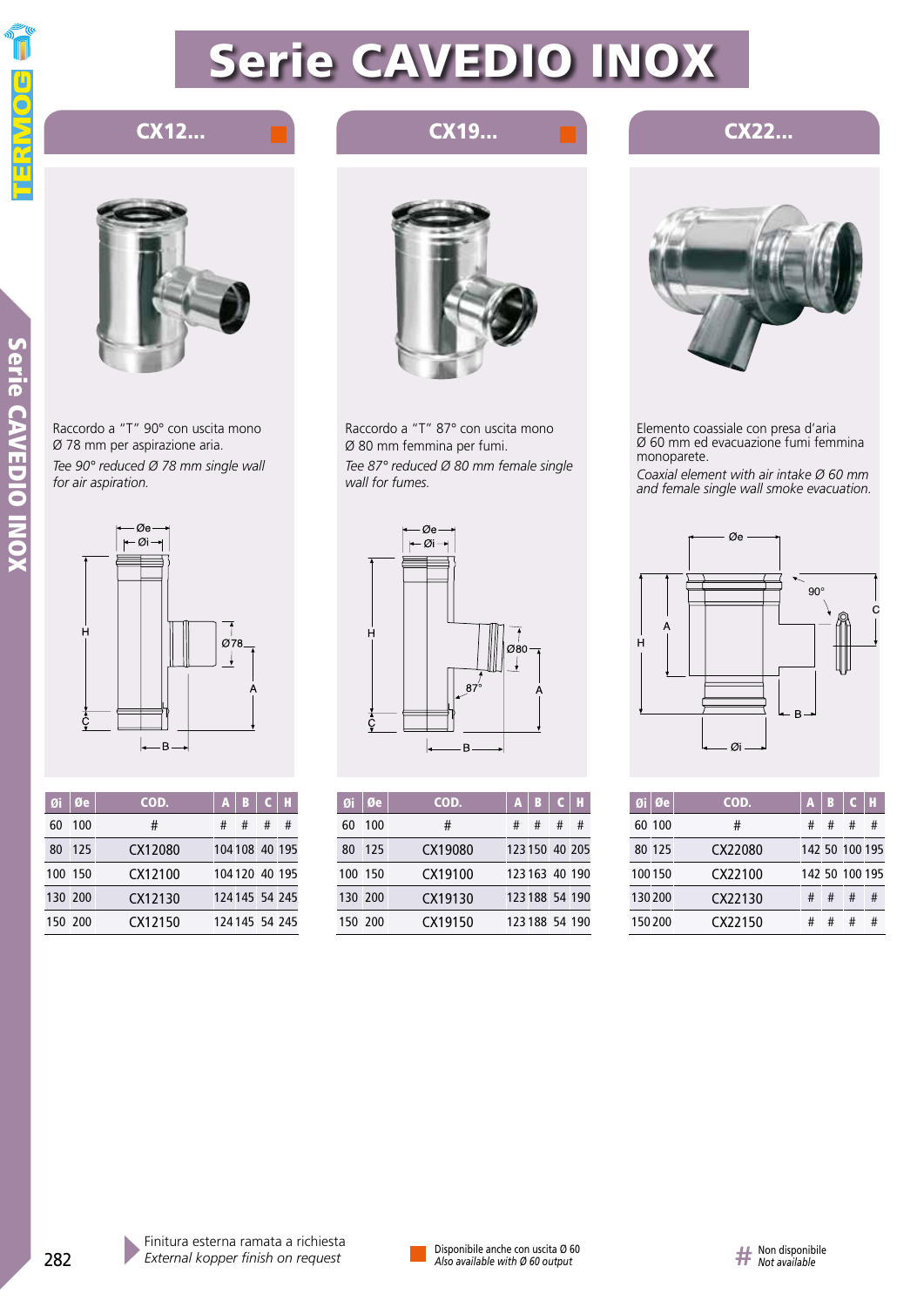

Raccordo a "T" 90° con tappo e prolunga per espulsione fumi e raccordo a "T" 90° liscio per aspirazione aria. Componibili. *Tee 90° with cap and extension for air aspiration and smooth tee 90° for fumes. Modular.*



|   |         | Øi   Øe | COD.    |            | $H1$ $H2$ $H3$ |   |
|---|---------|---------|---------|------------|----------------|---|
|   |         | 60 100  | #       | #          | #              | # |
|   |         | 80 125  | CX23080 | 330 80 130 |                |   |
| ÷ | 100 150 |         | CX23100 | 330 80 130 |                |   |
|   | 130 200 |         | CX23130 | #          | #              | # |
|   | 150 200 |         | CX23150 |            | #              | # |





**ESPULSIONE FUMI** *SMOKE EVACUATION*

## CX23... CX20...



Elemento d'ispezione.

*Element with round test point.*



|   | Øi      | Øe    | COD.    | А  | н      |
|---|---------|-------|---------|----|--------|
|   | 60      | 100   | CX20060 | 40 | 205    |
|   | 80      | 125   | CX20080 | 40 | 205    |
| ∗ | 100     | - 150 | CX20100 | 40 | 270    |
| ∗ | 130 200 |       | CX20130 |    | 54 270 |
| ÷ | 150     | -200  | CX20150 |    | 440    |





Piastra intermedia.

*Intermediate anchor plate.*



| Øi | l Øe    | COD.    | A          | B | н          |
|----|---------|---------|------------|---|------------|
| 60 | -100    | #       | #          | # | #          |
|    | 80 125  | CX14080 | 230 40 203 |   |            |
|    | 100 150 | CX14100 | 250 40 189 |   |            |
|    | 130 200 | CX14130 |            |   | 300 54 189 |
|    | 150 200 | CX14150 |            |   | 300 54 189 |

*External kopper finish on request*



Ī

īī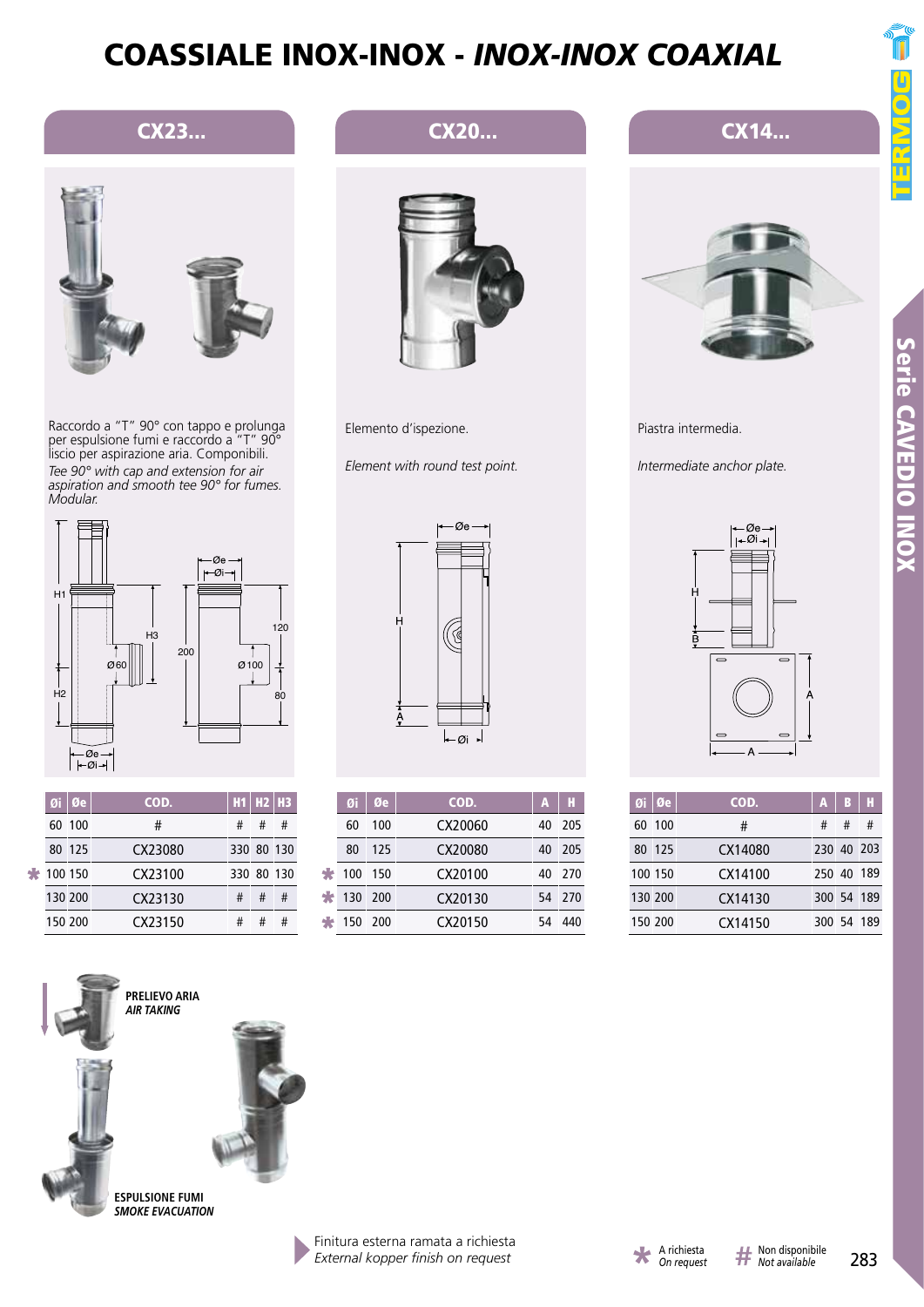

## CX25... CX24...



Elemento per prelievo fumi.

*Fumes test section with threaded sleeve.*



| Øi  | Øe      | COD.    | A  | н     |
|-----|---------|---------|----|-------|
| 60  | 100     | #       | #  | #     |
| 80  | 125     | CX25080 | 40 | - 205 |
| 100 | 150     | CX25100 | 40 | 205   |
|     | 130 200 | CX25130 | #  | #     |
|     | 150 200 | CX25150 | #  | #     |



Scarico condensa con doppio attacco. *Tee cap with double condense drain.*



CX21...

Tappo cieco.

*Tee cap.*



| Øi  | Øe  | COD.    | H  |
|-----|-----|---------|----|
| 60  | 100 | CX24060 | 65 |
| 80  | 125 | CX24080 | 65 |
| 100 | 150 | CX24100 | 65 |
| 130 | 200 | CX24130 | 65 |
| 150 | 200 | CX24150 | 65 |



| Øi  | Øe  | COD.    | H  |
|-----|-----|---------|----|
| 60  | 100 | CX21060 | 65 |
| 80  | 125 | CX21080 | 65 |
| 100 | 150 | CX21100 | 65 |
| 130 | 200 | CX21130 | 65 |
| 150 | 200 | CX21150 | 65 |

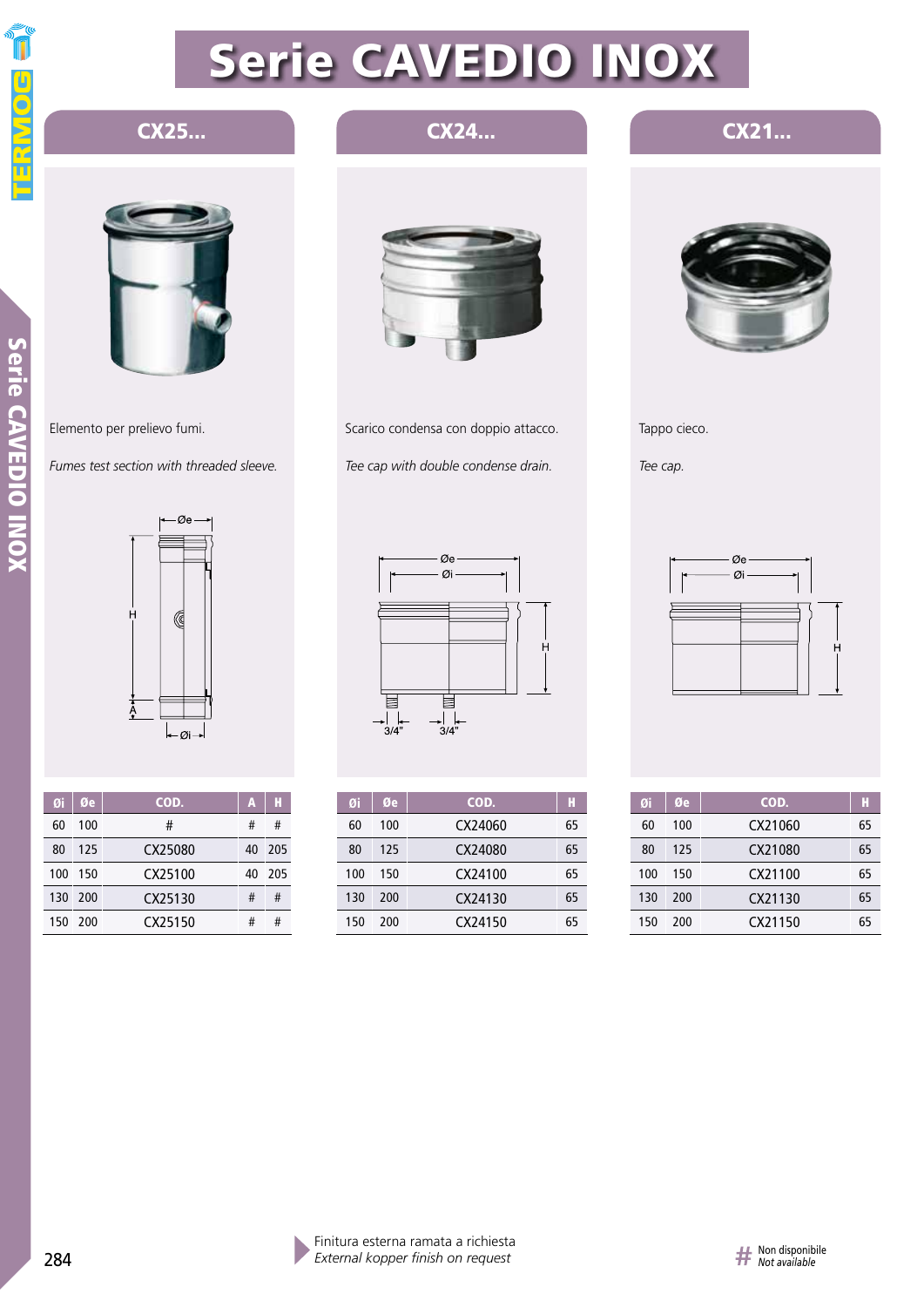





Terminale antivento con presa d'aria.

*Anti downdraught terminal with air intake.*



|         | Øi   Øe | COD.    | A | B           |  |
|---------|---------|---------|---|-------------|--|
|         | 60 100  | CX35060 |   | 185 165 421 |  |
|         | 80 125  | CX35080 |   | 185 165 421 |  |
|         | 100 150 | CX35100 |   | 185 165 431 |  |
| 130 200 |         | CX35130 |   | 220 165 431 |  |
| 150 200 |         | CX35150 |   | 260 200 466 |  |

## $\overline{A}$  $\overline{B}$  $\mathbf{\overline{u}}$  $H$ Øi Øe  $\mathbf C$

Terminale cinese con presa d'aria

*Short rain cap with air intake.*

ribassato.

| Øi  | Øe      | COD.    | A               | В |                 |   |
|-----|---------|---------|-----------------|---|-----------------|---|
| 60  | 100     | #       | #               | # | #               | # |
| 80  | 125     | CX11080 | 140 180 180 232 |   |                 |   |
| 100 | - 150   | CX11100 | 180 230 200 232 |   |                 |   |
|     | 130 200 | CX11130 |                 |   | 180 230 230 232 |   |
|     | 150 200 | CX11150 |                 |   | 180 230 230 232 |   |



| Øi      | Øe     | COD.    | A  | B  | н      |
|---------|--------|---------|----|----|--------|
| 60      | 100    | #       | #  | #  | #      |
|         | 80 125 | CX26080 | 95 |    | 40 990 |
| 100 150 |        | CX26100 | 95 |    | 40 990 |
| 130 200 |        | CX26130 | 95 |    | 40 990 |
| 150 200 |        | CX26150 |    | 40 | 990    |

## CX11... **CX26...**



Terminale orizzontale con due rosoni. Smontabile per pulizia. *Horizontal terminal with two ceiling fittings. Removable for cleaning.*

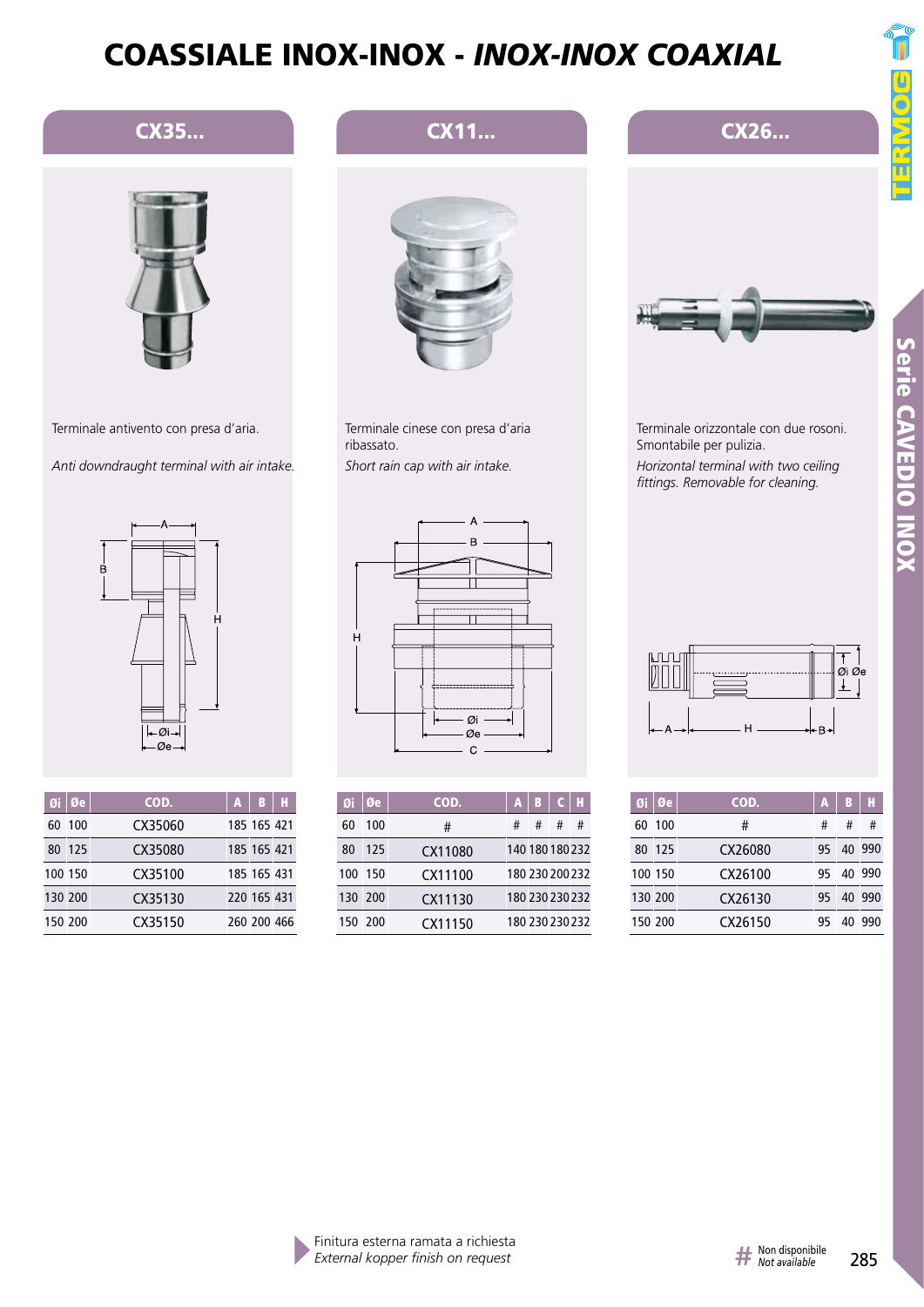

Serie CAVEDIO INO)

### 329AI... 360COLLSS... Raccordo a T 45° *45° Tee duct* F300O/RING... Guarnizione di tenuta in silicone nero. Collare a muro con tassello. Collare a muro. *Silicon black seal. Wall bracket with anchor bolt. Wall bracket.*  $\frac{1}{\sqrt{1-\frac{1}{2}}}\frac{1}{\sqrt{1-\frac{1}{2}}}\frac{1}{\sqrt{1-\frac{1}{2}}}\frac{1}{\sqrt{1-\frac{1}{2}}}\frac{1}{\sqrt{1-\frac{1}{2}}}\frac{1}{\sqrt{1-\frac{1}{2}}}\frac{1}{\sqrt{1-\frac{1}{2}}}\frac{1}{\sqrt{1-\frac{1}{2}}}\frac{1}{\sqrt{1-\frac{1}{2}}}\frac{1}{\sqrt{1-\frac{1}{2}}}\frac{1}{\sqrt{1-\frac{1}{2}}}\frac{1}{\sqrt{1-\frac{1}{2}}}\frac{1}{\sqrt{1-\frac{1}{2}}}\frac{1}{\sqrt{1-\frac{$  $\Box$  $[] \centering \includegraphics[width=0.47\textwidth]{images/TrDiM-Architecture.png} \caption{The 3D (top) and the 4D (bottom) of the 3D (bottom) and the 4D (bottom) of the 3D (bottom) and the 4D (bottom) of the 3D (bottom) and the 4D (bottom) of the 3D (bottom).} \label{TrDiM-Architecture}$  $\overline{\bullet}$ 査 뷰  $\alpha$  $\varnothing$ e Øe COD. Øi Øe  $\emptyset$ i  $\emptyset$ e cod.  $\bigcup$  A  $\bigcup$  H Øe A Ø | COD. H 60 100 329AI100 60 100 360COLLSS100 50 40 60 F300O/RING060 10 80 125 329AI125 360COLLSS125 80 125 40 50

329AI150 329AI200 329AI200 360COLLSS150 360COLLSS200 360COLLSS200

|     |               | .  |
|-----|---------------|----|
| 60  | F3000/RING060 | 10 |
| 80  | F3000/RING080 | 10 |
| 100 | F3000/RING100 | 10 |
| 130 | F3000/RING130 | 10 |
| 150 | F3000/RING150 | 10 |

100 130 150

150 200 200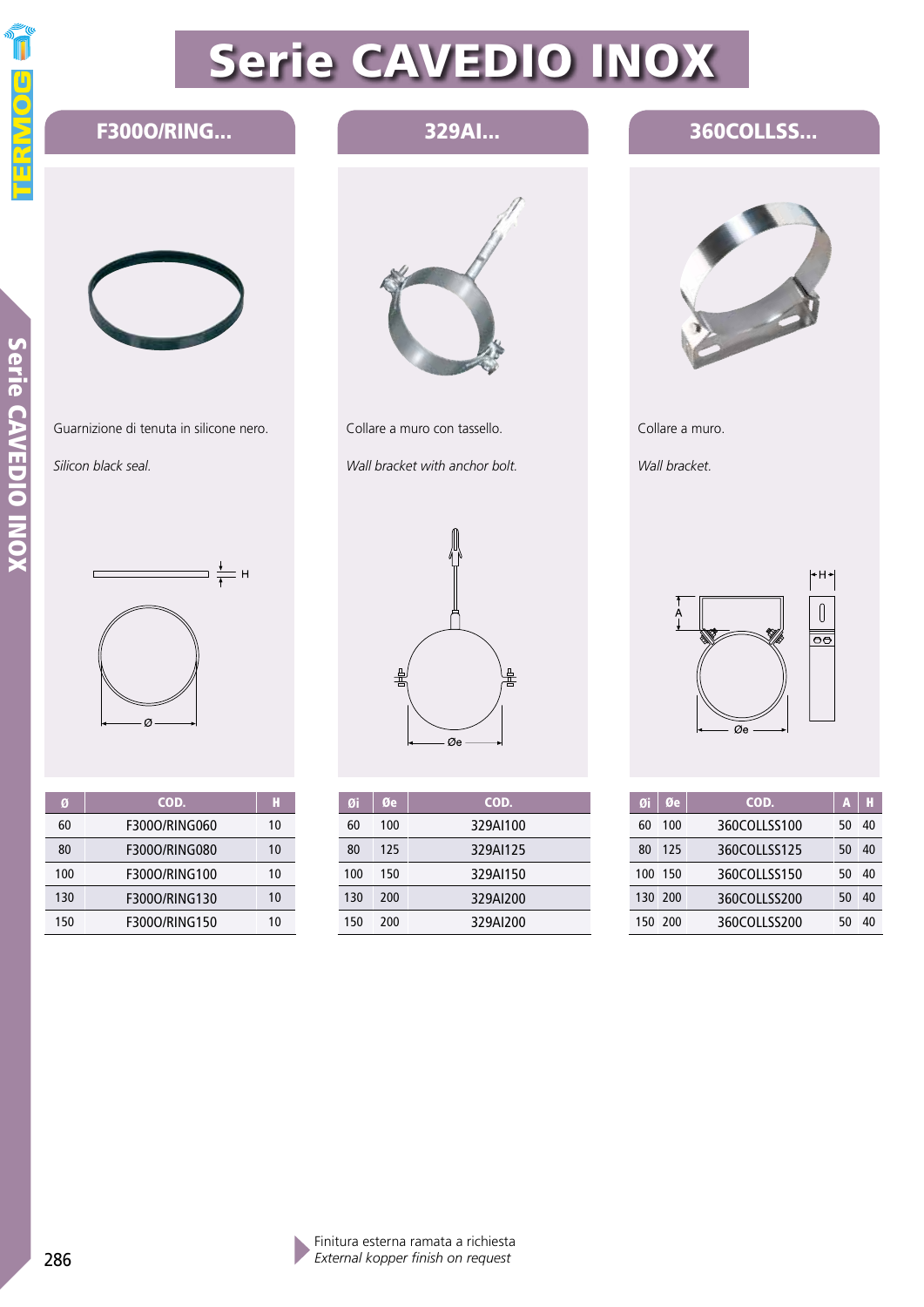

## 330BMG...



Collare a muro regolabile da 50 a 100 mm.

*Wall bracket adjustable from 50 to 100 mm.*



| Øi  | Øe   | COD.      | A         | Н  |
|-----|------|-----------|-----------|----|
| 60  | 100  | 330BMG100 | 50-100 40 |    |
| 80  | 125  | 330BMG125 | 50-100 40 |    |
| 100 | -150 | 330BMG150 | 50-100 40 |    |
| 130 | -200 | 330BMG200 | 50-100    | 40 |
| 150 | -200 | 330BMG200 | 50-100    | 40 |



326CAGA...

Faldale regolabile da 5° a 30° con base in alluminio.

*Adjustable flashing from 5° to 30° with aluminum base.*



|         | Øi∣Øe  | COD.       | A | B            |  |
|---------|--------|------------|---|--------------|--|
| 60      | - 100  | 326CAGA100 |   | 750 450 120  |  |
|         | 80 125 | 326CAGA125 |   | 850 550 150  |  |
| 100 150 |        | 326CAGA150 |   | 850 550 150  |  |
| 130 200 |        | 326CAGA200 |   | 1000 650 180 |  |
| 150 200 |        | 326CAGA200 |   | 1000 650 180 |  |



Fascetta anti intemperie.

328VIG...

*Storm collar.*

| Øi  | Øe  | COD.      | H   |
|-----|-----|-----------|-----|
| 60  | 100 | 328VIG100 | 100 |
| 80  | 125 | 328VIG125 | 100 |
| 100 | 150 | 328VIG150 | 100 |
| 130 | 200 | 328VIG200 | 100 |
| 150 | 200 | 328VIG200 | 100 |